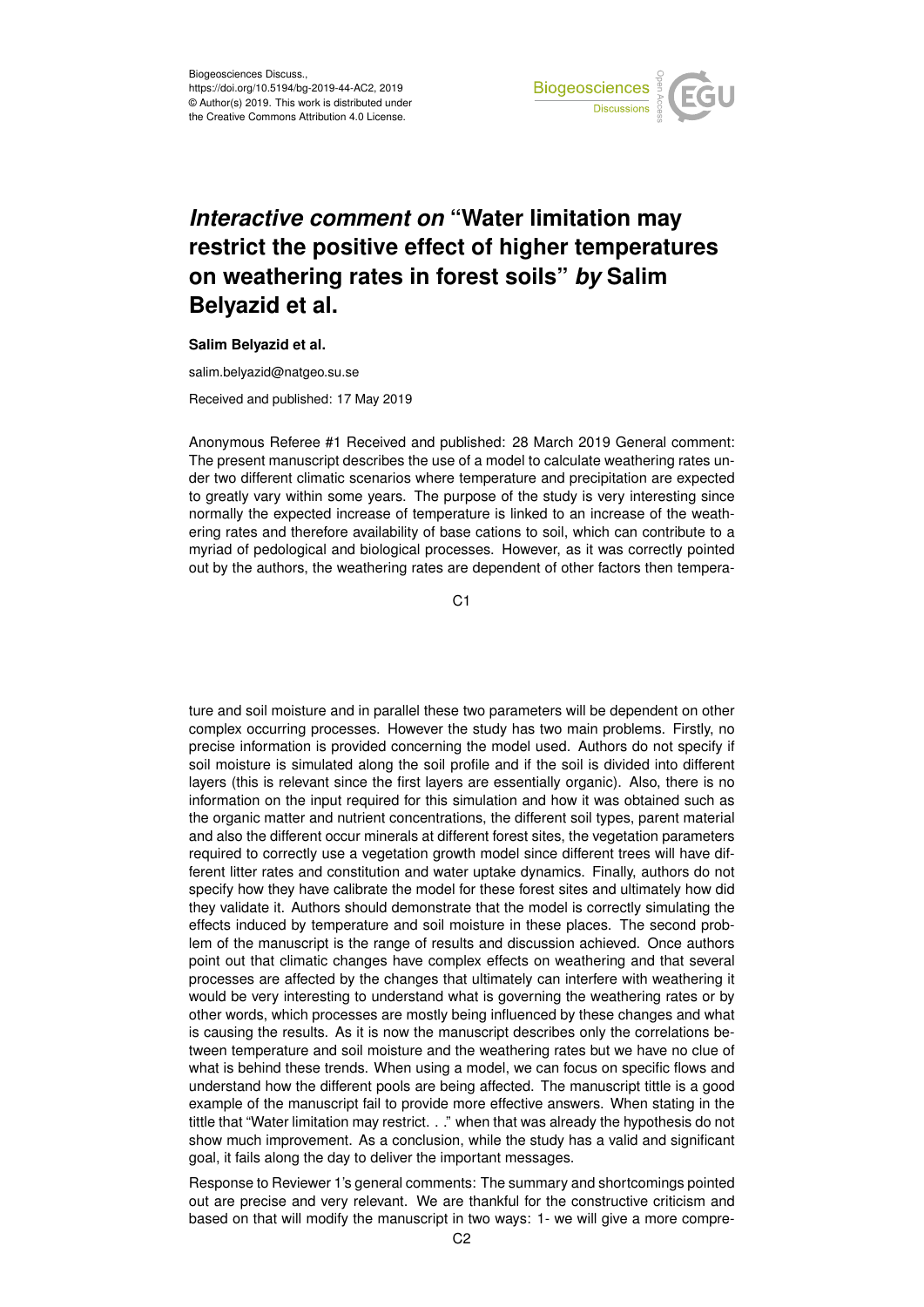hensive description of the model and the datasets used, and 2- we will expand the results and discussion to explain the processes and pathways through which climate is affecting weathering in the simulations. We would like to add a section where we present and discuss the responses of the four weathering pathways to the changes in soil temperature and moisture, and how these changes affect the dissolution rates (through action of the kinetics or through affecting solution saturation levels). We will also reformulate the title to better represent the core message of the paper.

Detailed comments: Line 18 – "decomposition" – Authors often use this term along the manuscript but it would be more accurate to say "organic decomposition". We will make the use of the term "decomposition" more explicit to avoid any misrepresentation.

Line  $28 - 32$  – this conclusion is general and authors have only simulated what happens in forest sites in Sweden! It is possible that climatic scenarios for different soils, vegetation covers and land uses result in completely different results. Authors should stick to their study cases. Thank you for pointing this out. We will reformulate the sentences to relate to the study area.

Line 34-35 – This sentence is too radical. It was not the economic activity that caused environmental impacts, but instead the "bad management in that economic activity". The reviewer's view is correct, we will rephrase.

Line 45 – There is a typo here (Ref). A relevant reference will be included here.

Line 88 – Which nutrients and which elements? At least the most important. We will explicitly spell out the nutrients and other elements simulated in ForSAFE.

Line 91-92 – CO2 and H+ are not correctly formatted. There are several typos like these along the manuscript. Thank you for pointing this out, we will review these throughout the document.

Line 94 – Dissolution rate of H+??? We meant to refer to the dissolution pathways controlled by H+. We will reformulate this sentence.

Line 125 – What are the differences between the different forest sites: vegetation types? Soil types? Parent materials? Topography? The simulated forest stands are all productive, managed forests, with predominantly spruce and pine forests. The biggest majority are on podzols, but most often than not unrelated to the bedrock material (due to till movements during glaciation). All sites are on well drained soils, usually with very gentle slopes. This information will be included in the paper with relevant references.

Line 136 – 140 – "Forest stand history and future management" this was used as an input? How? Forest management (including history) tells us when a stand was planted, thinned or cut. The model uses this information to reproduce the same interventions as on the field (planting, thinning and final felling).

Line 170 – This is the first time authors are saying that the parent materials was different and that this affected the results. The clear indication of the different parent materials involved in this study should be in M&M and the effect of these inputs on the weathering rate should be in Discussion. Yes we agree with the reviewer, we will include a description of the parent material in the methods.

Line 181-182 – This is a trivial result, since soil temperature will not mimic air temperature die to thermic soil properties. The study should focus on the interaction of the different processes on the weathering rate instead. We agree with the reviewer. We will still keep this statement to stress the importance of properly assessing soil temperature, but will put more focus on the response of the different weathering control processes to increased temperature (this is also in line with critique from reviewer 2).

Line 187-189 – This is also expectable since in winter the air temperature increase impacts more the soil that can be frozen. This is the case of Sweden but it will be different for sure in other places. These type of reflections should be in Discussion. Yes this is possible, but in case of insulation by snow the impact in winter can be very small (which is what we show). We will point this out more clearly, and come back to it in the discussion.

C3